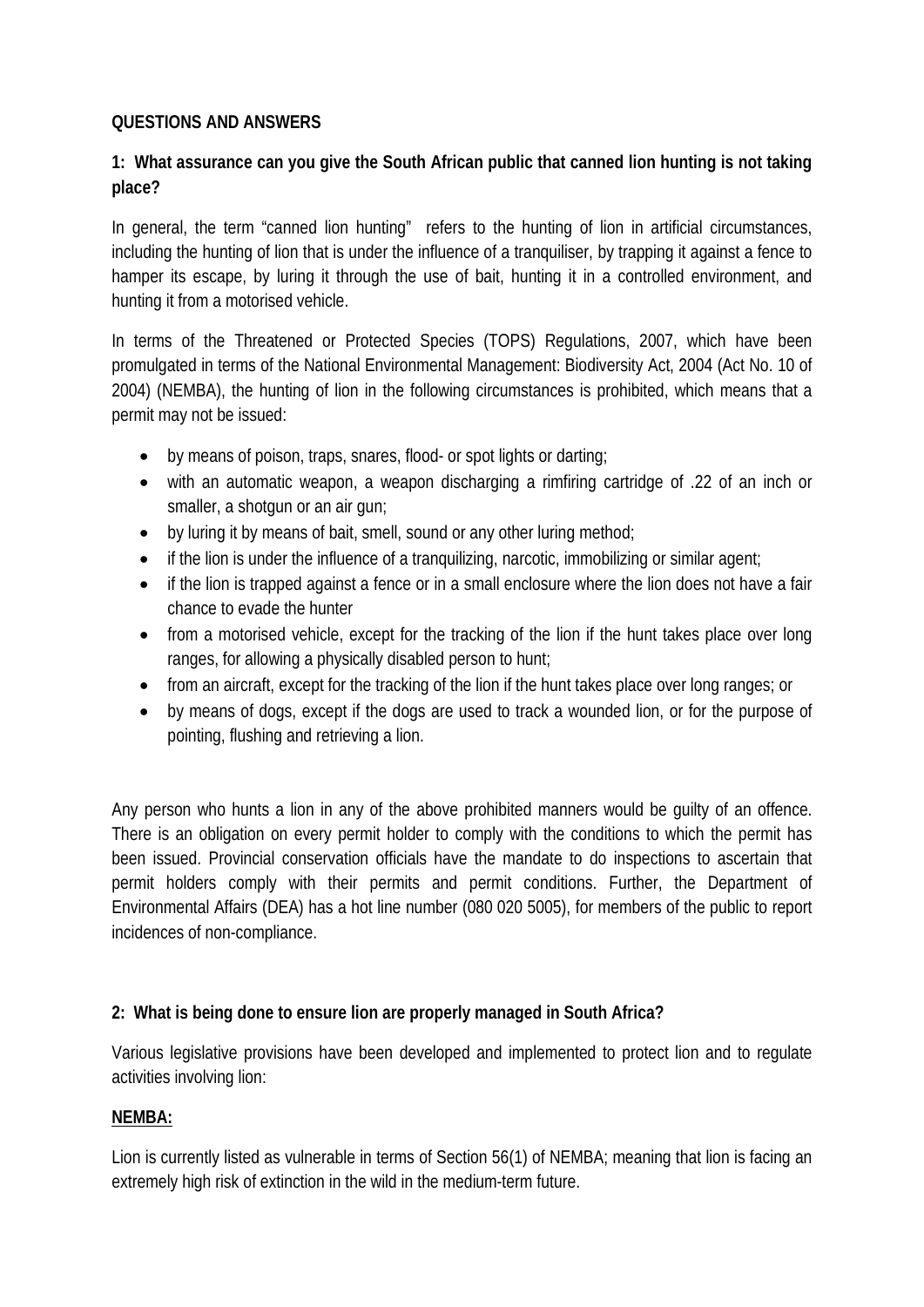A permit is required in terms of section 57(1) of NEMBA if a person intends to carry out any restricted activity involving lion; whether live or dead; whether dead specimens involve the whole animal or any part thereof; and whether dead specimens are fresh, preserved or processed. These restricted activities include keeping, hunting, catching, breeding, selling, conveying or exporting from the country.

The issuing authority may request the applicant of a permit to furnish it with any additional information before considering the application;

Before issuing a permit, the issuing authority may request the applicant to furnish it with such independent risk assessment as deemed necessary by the issuing authority;

A permit may be refused, cancelled or suspended if the restricted activity is likely to have a negative impact on the survival of a listed species;

A person, organisation or organ of state may develop a Biodiversity Management Plan (BMP), to be approved by the Minister, which is aimed at ensuring the long-term survival of a species in nature.

# **CITES Regulations:**

International trade in lion specimens is further regulated through the Convention on International Trade in Endangered Species of Wild Fauna and Flora (CITES) Regulations, 2010, which have also been promulgated in terms of NEMBA. Lion is included in Appendix II of CITES, and the importation of lion into the Republic, or the exportation or re-exportation thereof from the Republic, requires a CITES permit, whether the specimen is alive or dead, in terms of section 57(1A) of NEMBA.

#### **TOPS Regulations:**

Factors that must be considered by the issuing authority when considering a permit application, include the following:

- o whether the restricted activity to which the application applies, involves the taking of the lion specimen from a wild population;
- o the provisions of a BMP for the species involved (if applicable);
- o whether the manner in which a restricted activity to be carried out, e.g. hunting, is prohibited;
- o any recommendations made by the Scientific Authority of South Africa; and
- o whether any off-take limit has been introduced.

If the issuing authority requests an independent risk assessment from the applicant, the risk assessment report must include, among others, information relating to:

- o the role of lion in its ecosystem (whether lion is a keystone or indicator species);
- o the potential risks associated with the restricted activity to lion and lion populations:
	- **Example 3** over-exploitation of the species;
	- **Example 2** creating a significant change in an ecosystem by removing lion from that ecosystem;
	- management of the potential risks, and options to minimise the risks; and
- o the reason for the restricted activity.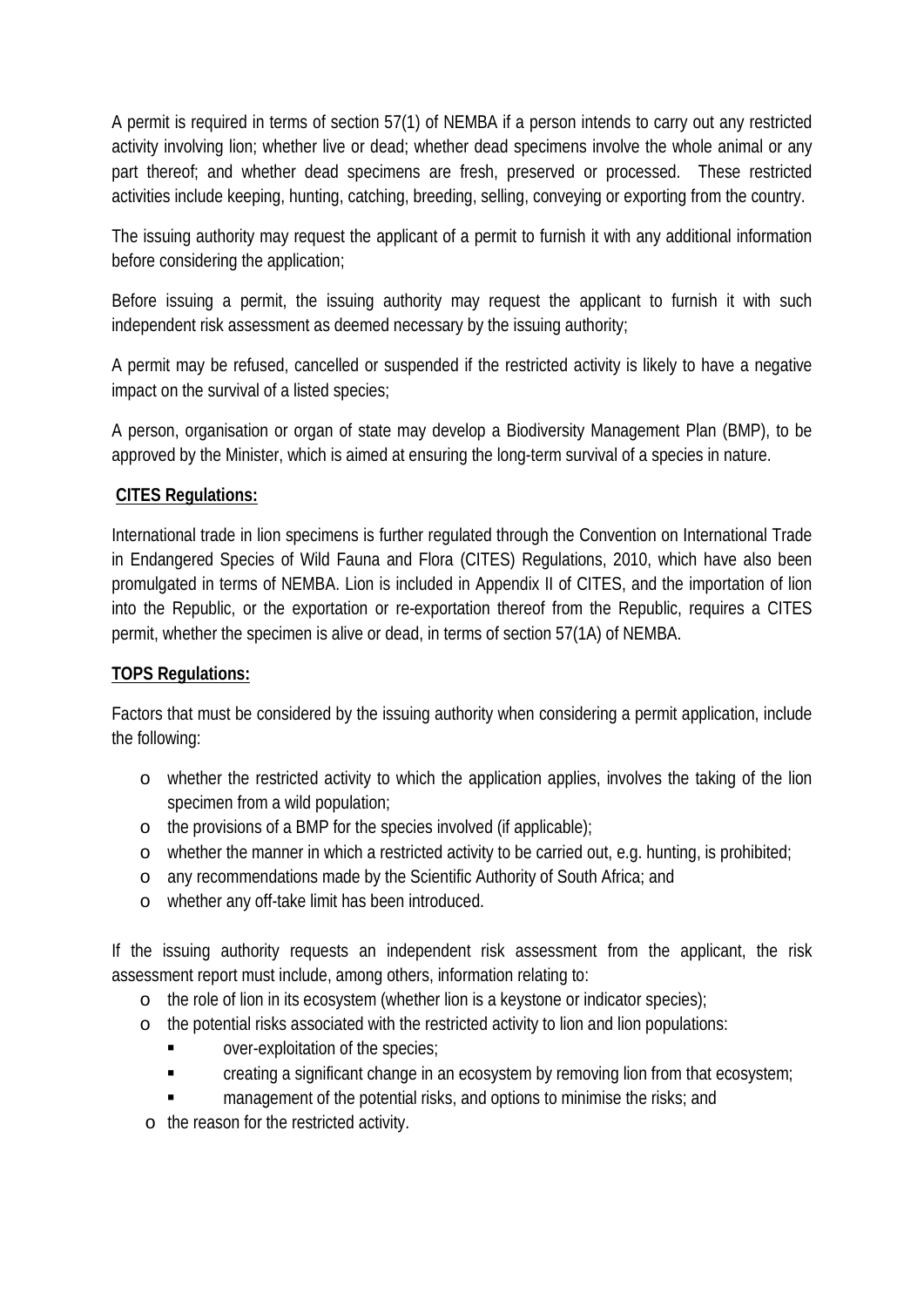Facilities such as captive breeding facilities, commercial exhibition facilities (e.g. zoos) and rehabilitation facilities, and persons capturing and translocating, or trading with, lion, have to be registered in terms of the TOPS Regulations, in which case proof of legal acquisition of the specimens is a prerequisite for registration;

As mentioned in Paragraph 1 above, it is prohibited to hunt lion:

- in a controlled environment (the minimum size of the hunting camp is not prescribed in the TOPS Regulations, as it will differ from area to area. However, the minimum size is prescribed in many of the provincial acts/ ordinances);
- while it is under the influence of a tranquiliser (the minimum time frame before a lion may be hunted after it has been darted, is not prescribed in the TOPS Regulations but is regulated in terms of some of the provincial acts/ ordinances);
- with certain methods, such as poison, snares, air guns, shot guns, or by luring it with scent or smell.

The DEA is currently in the process of:

- Finalising a BMP for African lion, of which a draft was published in the *Gazette* on 17 April 2015 for public participation; and
- Substantially amending the TOPS Regulations, which involves the possible inclusion of provisions relating to:
	- $\triangleright$  The refusal of a permit if the restricted activity to which the application relates, is in conflict with a Non-Detrimental Finding (NDF) made by the Scientific Authority in terms of Section 61(1)(d) of NEMBA; and
	- $\triangleright$  No lion or leopard originating from wild populations may be introduced in captive breeding systems.

Compliance monitoring is undertaken by the relevant provincial Environmental Management Inspectors (EMIs), both in terms of national and provincial biodiversity legislation, at regular intervals in relation to the permits issued. Complaints against and information received in relation to lion-related issues are prioritised for investigation.

The National Compliance and Enforcement Forum, an inter-governmental committee, is currently undertaking a national project focusing on predators, and lions in particular, to assess the effectiveness of compliance and enforcement activities.

Lion is further protected in terms of provincial ordinances / acts, and provincial conservation authorities often require ecological management plans when lion is introduced to a property.

# **3: Does the hunting and breeding of lions contribute to sustainable development in South Africa?**

• Lion is the highest income generator in terms of trophy hunting by foreign hunters.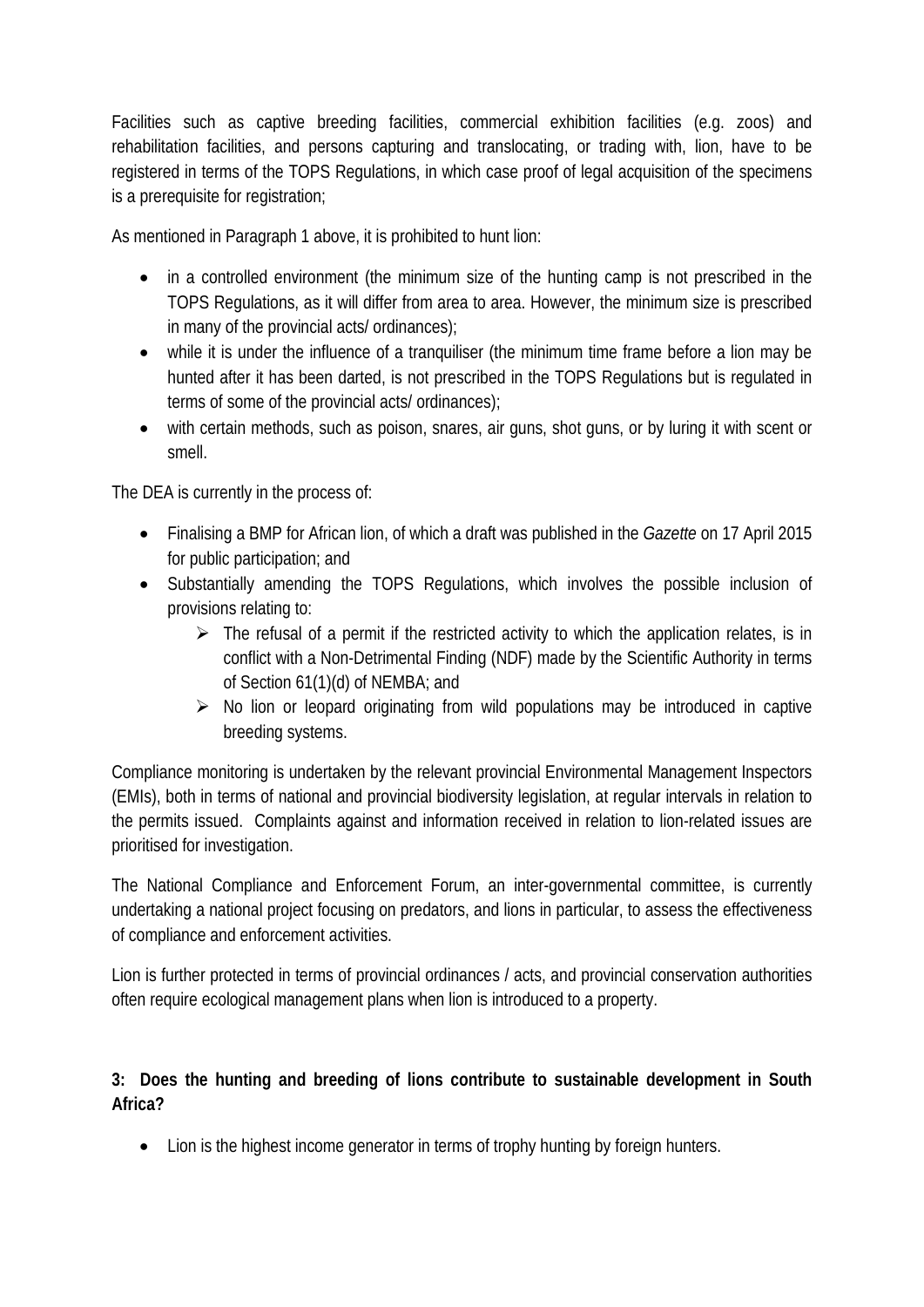The following was the total income generated by species fees through trophy hunting of lion:

2011: R76 623 438

2012: R126 388 845

2013: R122 348 083

In terms of breeding facilities, the benefits to communities are mainly in the form of employment. According to a study commissioned by the Department in 2008 at a time when an estimated 3 596 lions were kept in 174 breeding facilities in South Africa; the estimated number of full- time job opportunities amounted to 225. As 225 full time job opportunities are estimated to be created in the captive industry, a further 49 jobs are likely to be created in backward-related industries (i.e. industries supplying production inputs such as fencing materials, namely wires, poles, gates and the electrification equipment to the captive lion breeding industry). In addition, induced effects refer to those effects that result from salaries and wages paid to employees in both the particular or direct activity and the inputsupplying sectors. This for example includes the job opportunities created in nearby towns or villages due to the buying power resulting from the direct and indirect employees who can be in the form of cafe's, grocery stores or clothing stores. The induced effects amount to another 105 jobs, aggregating to a total (direct, indirect and induced) of 379 full time job opportunities.

# **4. How important is trophy hunting to conservation?**

Although hunting in South Africa does not directly contribute to conservation projects, trophy hunting, as does local hunting, is very important for conservation. Hunting contributes a considerable amount to the economy of South Africa. E.g. in the 2013 hunting season trophy hunting generated a direct revenue of R1.072 billion, meaning that this amount relates to daily rates and species fees only (it does not account for indirect income generated as a result of accompanying non-hunters, trophy processing and export fees, or tourism activities during the hunting safari).

Hunting is an element of sustainable utilization to which South Africa subscribes, being a member Party to both the Convention on Biological Diversity (CBD) and the Convention on International Trade in Endangered Species of Wild Fauna and Flora (CITES). Hunting creates an economic value for wildlife species, and as a result an incentive to invest in the species. Therefore, investment in wildlife by private owners assists in the conservation of species, as game owners will protect their investments.

#### **5. How is this industry regulated?**

The trophy hunting industry is currently regulated through provincial conservation legislation.

If a foreign hunter intends to hunt a wild animal or exotic (non-indigenous) animal in South Africa, it is compulsory for such hunter to have the hunt organized by a hunting outfitter, and to be accompanied during the hunt by a professional hunter.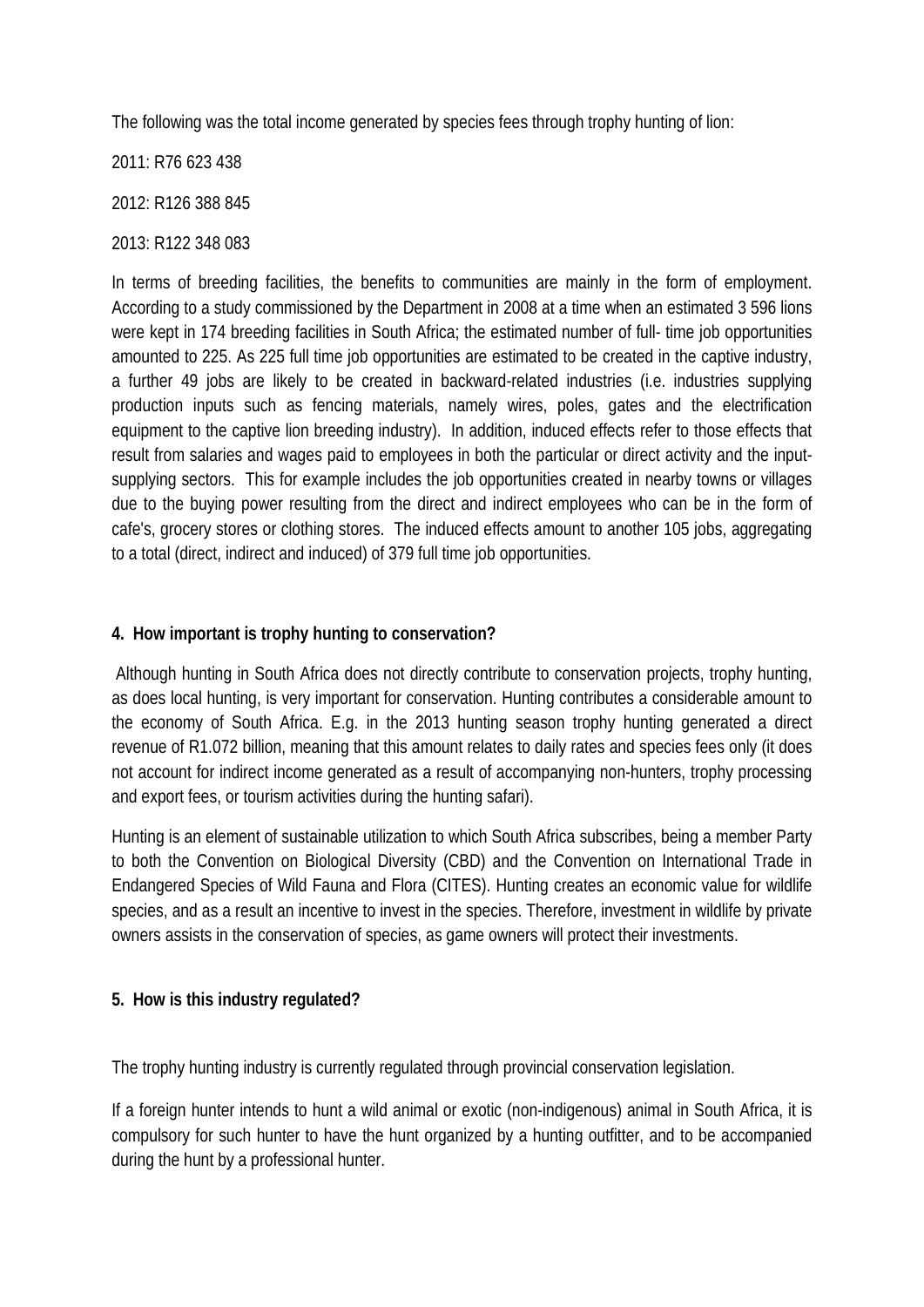For a person to operate as a professional hunter or hunting outfitter in South Africa, such a person must first attend and pass a training course, where after he or she must obtain a permit in terms of the relevant provincial act/ ordinance. The hunting outfitter has a legal obligation to obtain all the necessary permits and documents to ensure that the hunt is lawful, whereas the professional hunter has a legal obligation to ensure that his/ her hunting client does not hunt in contravention with any applicable legal requirement.

# **6. Is the current legislation sufficient to reign in errant operators?**

Although the detail of provisions contained in provincial legislation relating to the trophy hunting industry may differ slightly from province to province, these provisions are generally sufficient to address illegal operators. However, it is possible for a person to contravene the legislation in one province, and to continue to operate as a professional hunter or hunting outfitter in another province.

Hence, the Department of Environmental Affairs is in the process of finalising, for implementation, national Regulations for the registration of professional hunters, hunting outfitters and trainers. This registration will put in place a national authorization, which will be required in addition to the provincial permits. If such an authorization is cancelled or suspended, the holder of the authorization will not be able to continue his operation anywhere in the country.

#### **7. What is being done to ensure that a lion bred in captivity is not hunted in a small enclosure?**

Compliance monitoring by provincial conservation authorities takes place to ensure compliance with legal provisions. The hunting industry are familiar with legislation governing the hunting of lion, including prohibitions, and especially professional hunters are responsible to ensure that their clients hunt in compliance with any applicable legislation. If a professional hunter allows a hunt to take place in non-compliance with national legislation, he / she is also guilty of an offence in terms of NEMBA.

In some provinces lion hunts are attended and supervised to monitor compliance.

Most lion bred in captivity in the Free State are sold off to be hunted. There are presently only three farms which are approved for hunting. The Free State has its own norms and standards concerning the hunting of lion,, in terms of which the Free State allows 10 lion to be released in a minimum of 1000ha, lion are microchipped by an EMI before release and all hunts are attended by an EMI; the chip is checked after the hunt and signed off in a register. All actions regarding lion – release, hunt & transport of carcass are permitted.

#### **8: Is hunting of lion monitored?**

There is no compulsory requirement in NEMBA or the TOPS Regulations that lion hunts must be supervised. However, in some provinces, such as the Northern Cape and Free State, all lion hunts are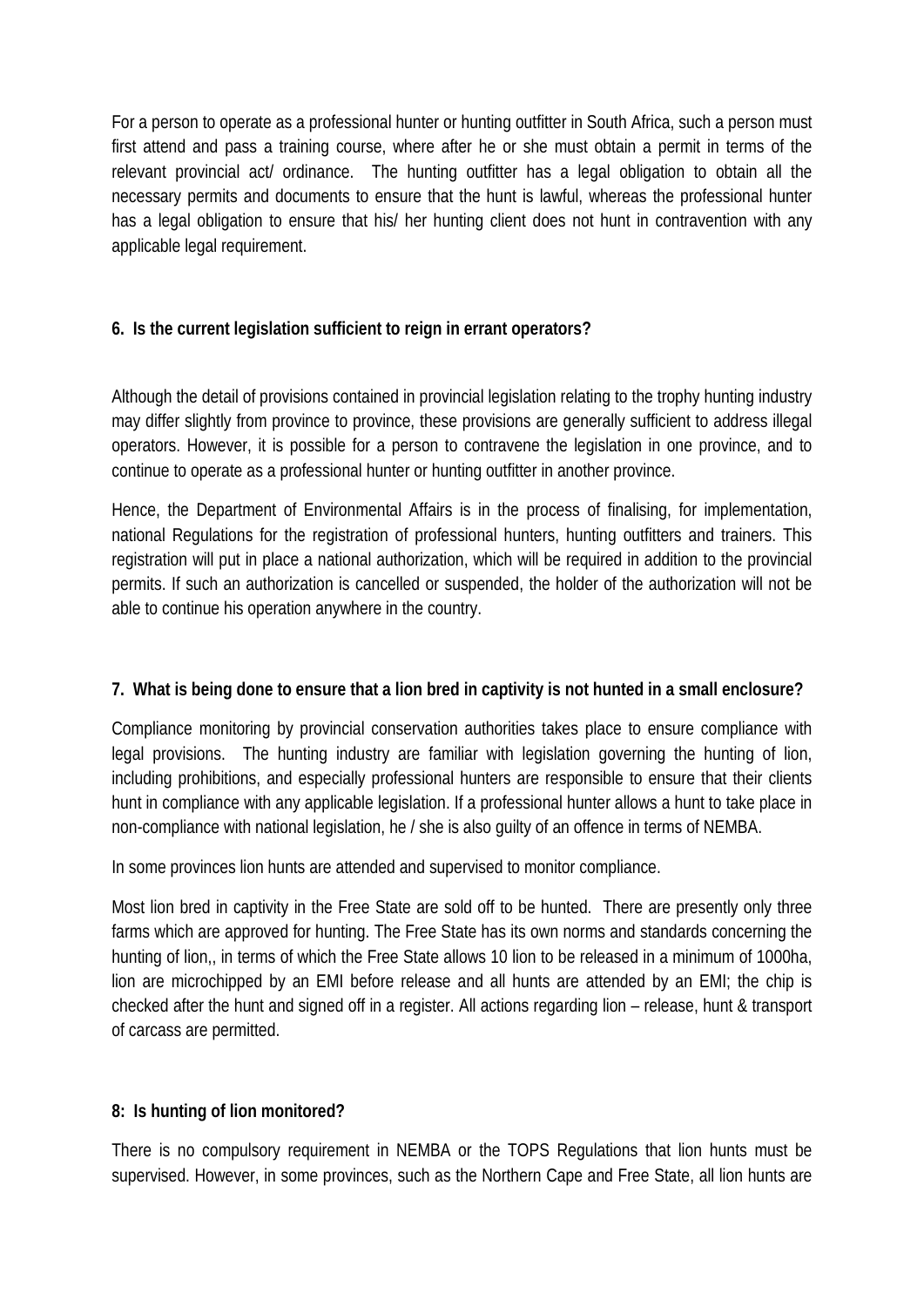monitored. Capacity problems, for example in North West where there are too many lion hunts taking place, result in not all lion hunts being supervised.

# **9: Is the DEA responsible for the welfare of lion in captivity?**

The DEA is liaising with Department of Agriculture, Forestry and Fisheries (DAFF) regarding the development of standards for the captive keeping of lions in terms of the Animals Protection Act, 1962 (Act No. 71 of 1962). The DAFF is responsible for the administration and implementation of the Animals Protection Act.

Section 10(1) of the Animals Protection Act provides that the Minister of Justice may make regulations relating to, among others, the following matters:

(a) the method and form of confinement and accommodation of any animal or class, species or variety of animals, whether travelling or stationary;

(b) any other reasonable requirements which may be necessary to prevent cruelty to or suffering of any animal; and

(c) the seizure, impounding, custody or confining of any animal due to any condition of such animal, the disposal or destruction of such animal and the recovery of any expenses incurred in connection therewith from the owner of such animal.

Provincial conservation authorities are mandated in terms of their provincial legislation to regulate the manner in which lions are kept.

#### **10. How severe are the consequences for unscrupulous operators?**

In terms of the National Environmental Management: Biodiversity Act, 2004 (Act No. 10 of 2004) (NEMBA):

- a) If a hunting outfitter or professional hunter allows his/ her hunting client to hunt a specimen of a listed threatened or protected species in an unlawful manner, the hunting outfitter or professional hunter, if found guilty, could be liable to:
	- (i) A fine not exceeding R10 million or a fine equal to three times the commercial value of the species involved, whichever fine is greater; or
	- (ii) Imprisonment not exceeding 10 years; or
	- (iii) Both such fine or such imprisonment
- b) Upon implementation of the national regulations referred to above, if a person operates as a hunting outfitter or professional hunter without being registered in terms of the national regulations, the hunting outfitter or professional hunter, if found guilty, could be liable to:
	- (iv) A fine not exceeding R5 million; or
	- (v) Imprisonment not exceeding 5 years; or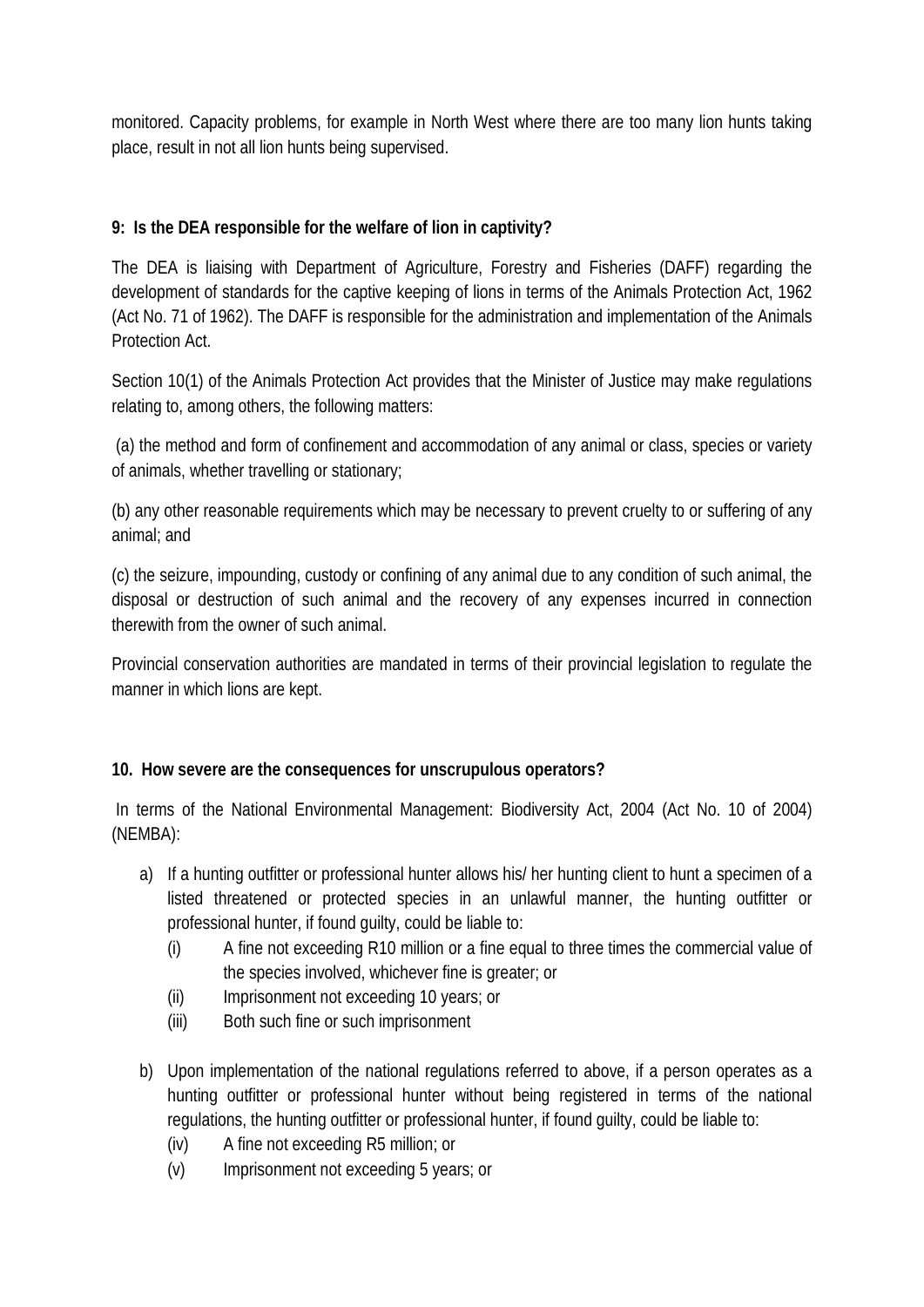(vi) Both such fine or such imprisonment

#### **11. Do the breeders contribute to the wild population of lions?**

Lion breeders currently do not contribute directly to the conservation of lion in South Africa, as the local wild population is stable.

However, this does not mean that there are no future opportunities for lion breeders to contribute to lion conservation. Lion populations in other African countries are under threat of extinction, and opportunities for research have been discussed with the South African Predators Association, e.g. genetic integrity of lions in captive facilities and feasibility to augment wild populations from captive facilities; or the release period for successful rehabilitation of captive-bred lion into the wild.

#### **12. How are the wild populations managed?**

Various legislative provisions have been developed and implemented to protect lion and to regulate activities involving lion.

Lion is currently listed as vulnerable in terms of Section 56(1) of NEMBA; meaning that lion is facing an extremely high risk of extinction in the wild in the medium-term future.

A permit is required in terms of section 57(1) of NEMBA if a person intends to carry out any restricted activity involving lion; whether live or dead; whether dead specimens involve the whole animal or any part thereof; and whether dead specimens are fresh, preserved or processed. These restricted activities include keeping, hunting, catching, breeding, selling, conveying or exporting from the country.

The issuing authority may request the applicant of a permit to furnish it with any additional information before considering the application.

Before issuing a permit, the issuing authority may request the applicant to furnish it with such independent risk assessment as deemed necessary by the issuing authority.

A permit may be refused, cancelled or suspended if the restricted activity is likely to have a negative impact on the survival of a listed species.

The permit system is regulated in terms of the Threatened or Protected Species (TOPS) Regulations, 2007, which have been promulgated in terms of NEMBA.

The DEA is currently in the process of:

• Finalising a Biodiversity Management Plan (BMP) for African lion, of which the purpose is aimed at ensuring the long-term survival of the species in nature. A draft of the BMP was published in the *Gazette* on 17 April 2015 for public participation.; and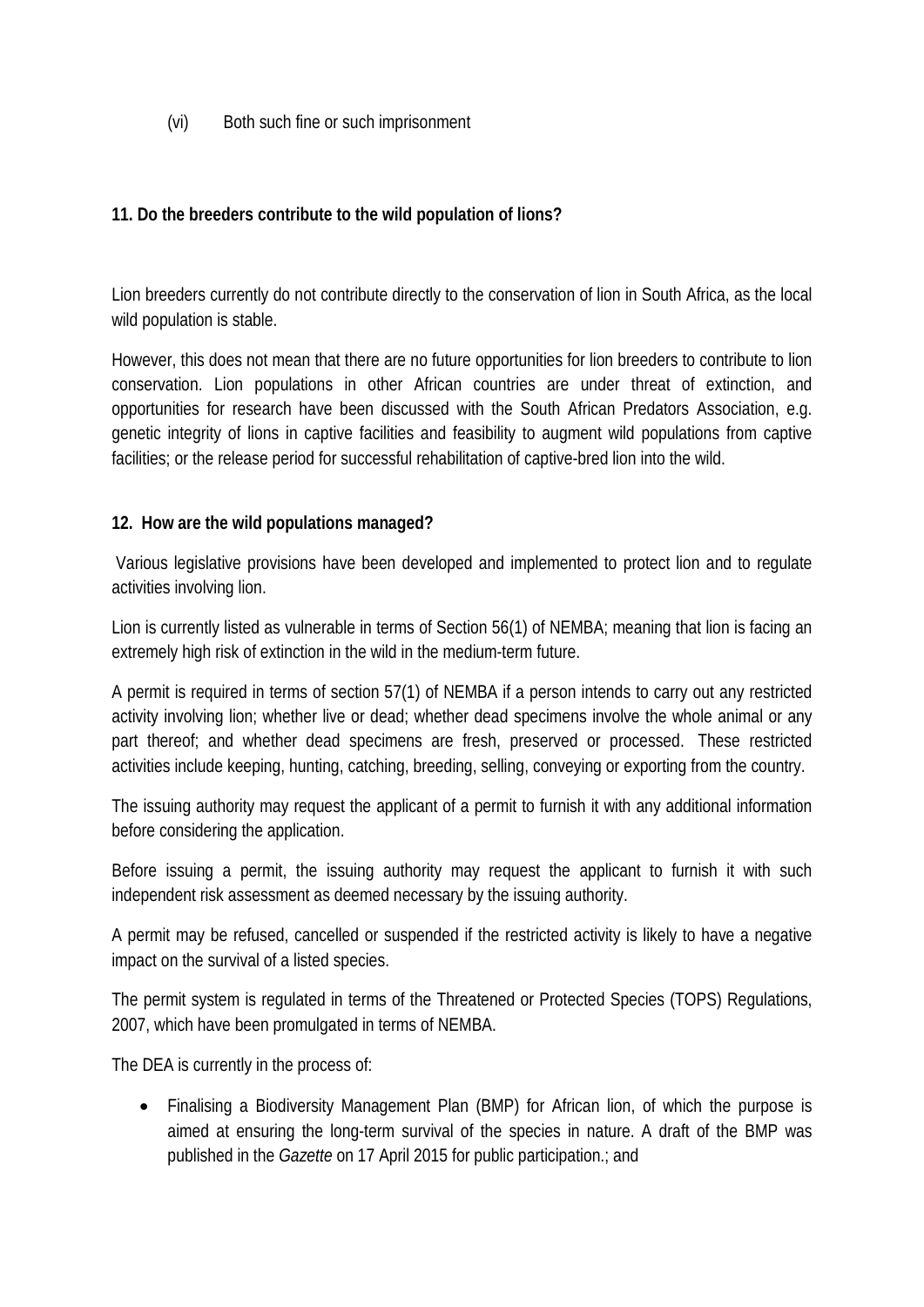- Substantially amending the TOPS Regulations, which involves the possible inclusion of provisions relating to:
	- $\triangleright$  The refusal of a permit if the restricted activity to which the application relates, is in conflict with a Non-Detrimental Finding (NDF) made by the Scientific Authority in terms of Section 61(1)(d) of NEMBA; and
	- $\triangleright$  No lion or leopard originating from wild populations may be introduced in captive breeding systems.

# **13. Are there sufficient systems in my place to prevent and more monitor the trade of endangered species.**

International trade in lion specimens is further regulated through the CITES Regulations, 2010, which have also been promulgated in terms of NEMBA. Lion are included in Appendix II of CITES, and the import of lion into the Republic, or the export or re-export thereof from the Republic, requires a CITES permit, whether the specimen is alive or dead, in terms of section 57(1A) of NEMBA.

# **14: Why has the Department of Environmental Affairs given recognition to the captive breeding of lions in the draft BMP for the African Lion?**

The purpose of making reference to the captive breeding of lions is not to manage these facilities through the BMP, but to explore whether these facilities could contribute to the conservation of the species (although the South African wild population is stable, populations in other African countries are under threat of extinction), and to identify and manage possible risks relating to the release of captive bred lions into the wild. Exploring the risks and opportunities also lead to research opportunities (e.g. genetic integrity of lions in captive facilities; or the release period for successful rehabilitation of captivebred lion).

# **15: What are the implications of the possible IUCN down listing of Lions from Vulnerable to Near Threatened?**

The preliminary finding of the Red List mammal assessment that is currently underway indicates that lion can be regarded as Least Concern, based on the following:

1. Population estimates (in larger protected areas) and observed data (in smaller reserves) post 2000;

2. The population in Kruger National Park has remained stable, and the populations in private and provincial protected areas have increased

3. There are currently no major threats that would cause a decline in the wild population (including managed populations).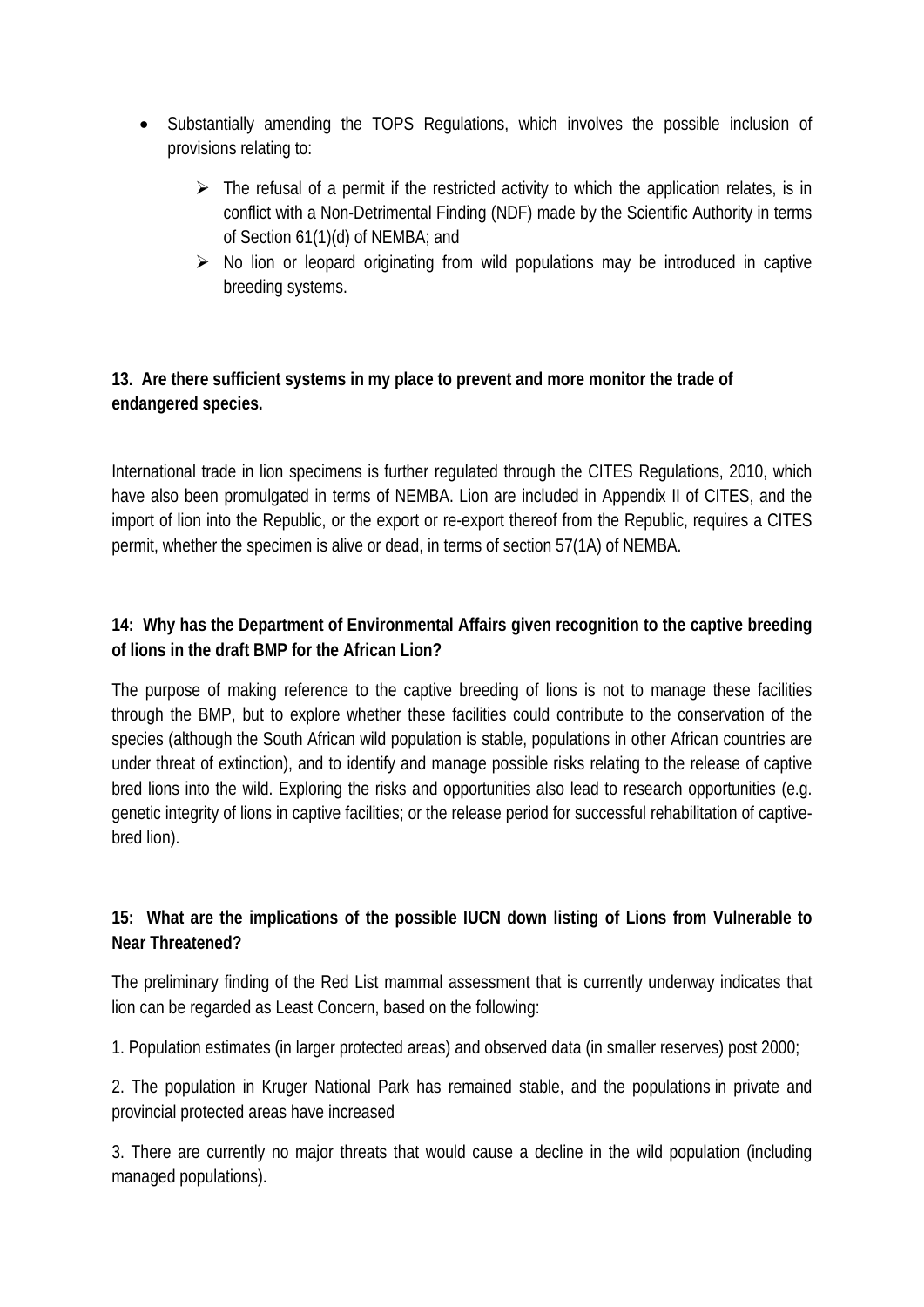There would be no major implications as a result of the down-listing, as it would not lead to a higher level of use of wild lions. Further, the same legislative provisions that would apply if lion is listed as Vulnerable, would also apply if lion is listed as Least Concern.

#### **16: Will the lion bone trade impact on the lion population?**

No, captive bred lions in South Africa are largely used for hunting purposes and thus reduce the demand for wild lions for hunting. Lion bones are a legal by-product of trophy hunting, and may be traded internationally for commercial purposes. According to the preliminary Non-detriment Finding, done by the Scientific Authority of South Africa, no evidence currently exists to indicate that the lion bone trade has a negative impact on the survival of the species. However, this trade needs to be closely monitored to prevent a situation where the bone trade becomes detrimental for the survival of the species.

### **17: Why does the draft BMP for African Lion not address the welfare of lions, particularly because it addresses captive lions?**

The BMP is developed in terms of the National Environmental Management: Biodiversity Act, 2004, which does not provide a mandate to regulate welfare matters. Welfare is regulated in terms of the Animals Protection Act, 1962, which is administered by DAFF.

#### **18. Will lion farming in the near future fall under DAFF?**

No decision has been taken that lion farming will fall under DAFF. However, the two departments are currently collaborating to agree on areas of cooperation based on their respective mandates.

#### **19. Why, when South Africa only has around 3 000 wild lions, is the country allowed to trade in lion derivatives, but cannot trade in rhino horn?**

South Africa's population of white rhino is listed as Appendix II of the Convention on International Trade in Endangered Species of Wild Fauna and Flora (CITES), but for the exclusive purpose of exporting live specimens to appropriate and acceptable destinations and hunting trophies. All other specimens, including rhino horns, are deemed to be included in Annexure I, for which no commercial international trade is allowed. Black rhino is listed in Appendix I, with no commercial trade in any specimen. South Africa has a quota for the hunting of 5 black rhinos, which was approved by the CITES Conference of Parties.

African lion is listed in Appendix II of CITES, and commercial international trade in lion specimens, including lion bone, is permitted but regulated through a permit system.

Therefore, CITES prohibits commercial international trade in rhino horn but not lion bones.